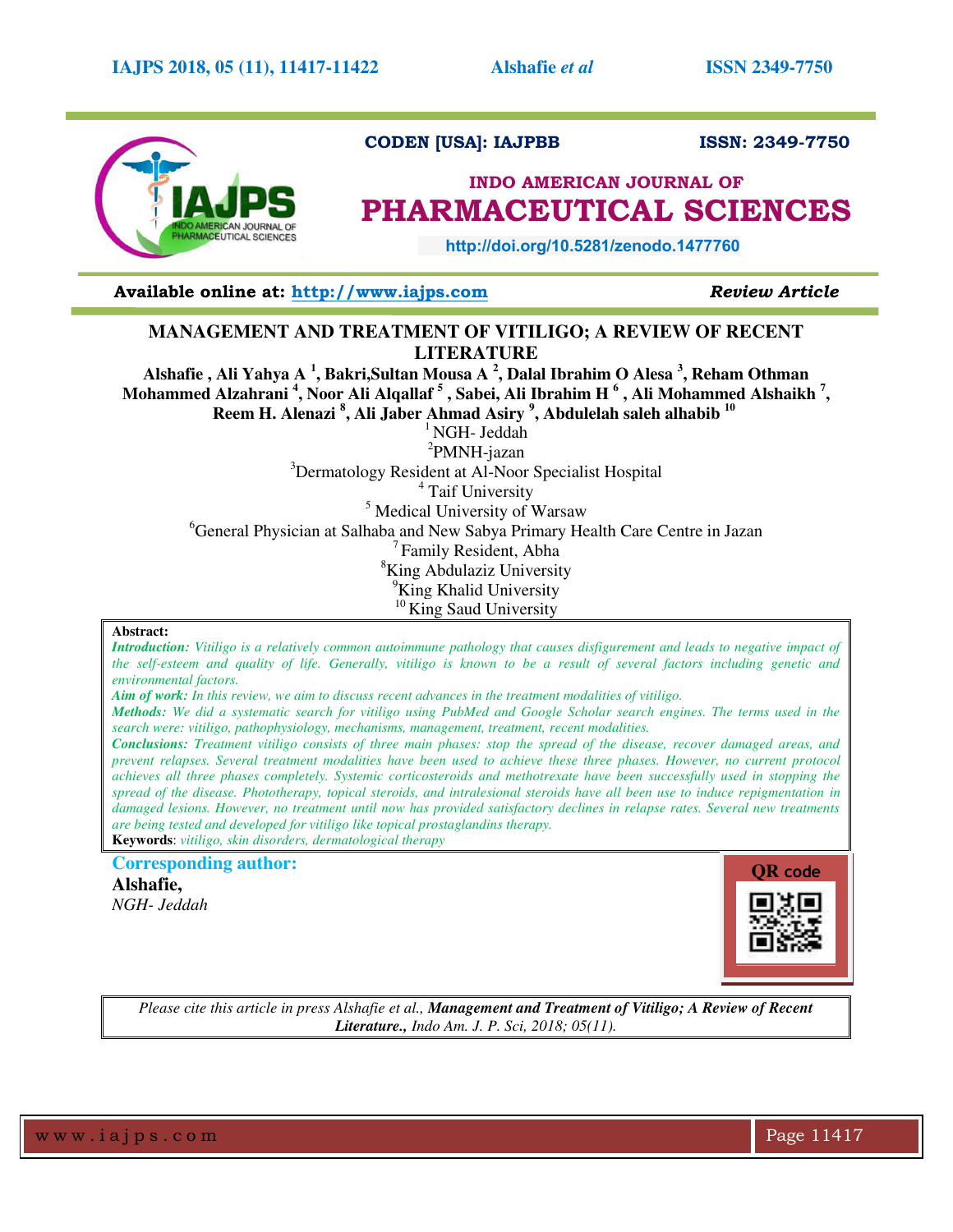# **INTRODUCTION:**

Vitiligo is a relatively common autoimmune pathology that causes disfigurement and leads to negative impact of the self-esteem and quality of life of the patient<sup>1</sup>. The current used treatment for vitiligo includes several non-specific immunosuppressive drugs that are used off-label and lead only to mild benefits. Therefore, it is essential to develop better more efficient drugs and treatments that could improve the outcomes. However, to be able to develop more efficient treatments, the first step is to better understand the pathophysiology and etiologies of the disease<sup>2</sup>. Generally, vitiligo is known to be a result of several factors including genetic and environmental factors. These all work together and lead to an immune response against the skin melanocytes. Vitiligo is caused by a dynamic interplay between genetic and environmental risks that initiates an autoimmune attack on melanocytes in the skin [2].

When providing treatment for a patient with vitiligo, there are three goals: stop the progression of the disease, allow the repigmentation of already affected areas, and prevent recurrence of the disease. Unfortunately, no treatments are currently available to completely achieve all these goals, and current therapies only provide partial relief of symptoms. In addition, some therapies can affect vitiligo lesions present in certain areas in the body (like the face) but be ineffective in other areas (like the feet) [3].

Recent efforts have led to significant improvements in our knowledge and understanding of vitiligo and aided the development of new possible therapies. It has been established that the interferon gamma/Janus kinase/CSCL10 pathway is primarily involved in the pathophysiology of developing skin depigmentation<sup>3</sup>. This discovery has led to the hypothesis that if we target this pathway, we may be able to cause significant improvement in the patients' clinical picture by decreasing rates of depigmentation [4]. However, it is still not clear if this mechanism would be able to repigment already damaged areas.

Other researchers have suggested the involvement of the Wnt signaling pathway in the process of vitiligo by prohibiting stem cells from differentiation into melanocytes. This mechanism has been observed in areas like the hands and feet which are known to synthesize wnt inhibitors. Until now, the most efficient modality that has been successful in stimulating melanocytes differentiation is the use of ultraviolet radiation, which is also thought to involve Wnt pathways [5]. Therefore, there has recent approaches to produce topical therapies that would

cause repigmentation. In this review, we aim to discuss recent advances in the treatment modalities of vitiligo.

#### **METHODOLOGY:**

We did a systematic search for vitiligo using PubMed search engine (http://www.ncbi.nlm.nih.gov/) and Google Scholar search engine (https://scholar.google.com). Our search also looked for pathophysiology, and treatment of prostatitis. All relevant studies were retrieved and discussed. We only included full articles.

The terms used in the search were: vitiligo, nathonhysiology. mechanisms. management. pathophysiology, treatment, recent modalities.

# **Vitiligo pathogenesis:**

Several mechanisms have been reported to be involved in the pathogenesis of vitiligo. Researchers have noticed that vitiligo risk is generally higher among relatives, which led to the thought that genetic predisposition can play a role in the pathophysiology of the disease. For example, the risk of developing vitiligo in a patient with a sibling with vitiligo can be 6%, while the risk of vitiligo in the general population is less than  $1\%$ <sup>6</sup>. Moreover, the risk of vitiligo significantly increases with the presence of another autoimmune disease like diabetes mellitus type 1, autoimmune thyroiditis, Addison's disease, and pernicious anemia. This also led to the conclusion that vitiligo could involve autoimmune mechanisms<sup>7</sup>.Several other studies have suggested the involvement of oxidative stress mechanisms in the development of vitiligo [8].

Environmental factors are also believed to be involved in the pathophysiology and development of vitiligo. This, however, is still not completely understood. Several researchers have suggested that certain environmental exposures can work in combination with genetic predisposition to start the disease. In fact, a previous study has reported the incidence of vitiligo in several co-workers simultaneously following their exposure to monobenzone. Since then, studies have been conducted to establish the exact role of environmental exposures in the development of vitiligo[9].

#### **Vitiligo treatment:**

Our current understanding of the pathophysiology of vitiligo helps us find better and more efficient treatment modalities. These modalities can act by decreasing the stress on melanocytes, regulating the response of the immune system, and stimulating the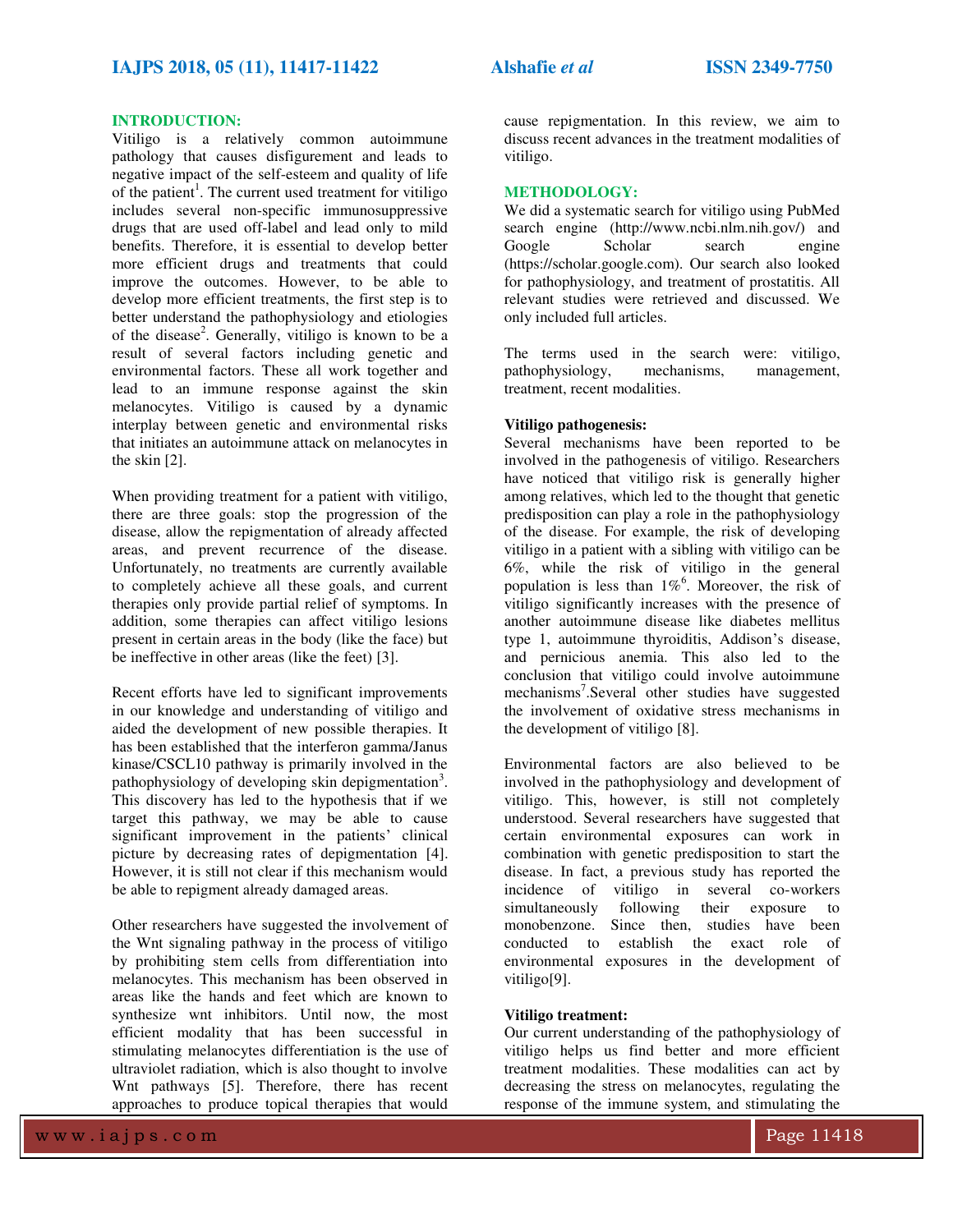regeneration of melanocytes. We will discuss current and emerging treatments in the following sections of this review article.

### **Systemic Steroids:**

The use of high-dose systemic corticosteroids in a pulsed manner has been known to quickly stop vitiligo spreading and increase the rate of lesions repigmentation[10]. In addition, clinical studies on different regimens of systemic corticosteroids therapy have found rates of remission, and repigmentation to be up to 85% and 70% of patients, respectively. However, a significant limitation in steroids use is the development of adverse events like lethargy, and increased wait in about 10% of patients. In addition, it is relatively common to relapse following the stopping of treatment, especially in younger patients, who have a relapse rate that can reach  $47\%^{11}$ . However, until this day, no randomized clinical trials have been performed to compare the use of corticosteroids against placebo. These, along with the high rates of side effects, make corticosteroids unfavorable and controversial.

# **Intralesional corticosteroids:**

The use of corticosteroids as intralesional treatment was first introduced to clinical practice more than thirty years ago. However, it was limited by pain, and the risk of skin atrophy, which occurred in about 35% of patients. However, in a more recent trial that authors reported the treatment of all included patients using triamcinolone acetonide intralesional injections for duration of 4 months, with only one patient developing cutaneous atrophy, and two patients reporting irregularities in the menstrual cycle [12]. Another systematic review and meta-analysis was published and concluded that both tropical steroids and intralesional steroids have similar effects. Therefore, they recommended the use of topical steroids due to their better safety profile [13]. Generally, both modalities were found to cause better repigmentation rates than systemic corticosteroids [13].

When aiming at repigmentation of a small localized vitiligo lesion, topical corticosteroids therapy remains to be one the best treatment modalities. Their efficacy and superiority than many other older modalities have been established in several trials and metaanalyses[14]. Following the administration of localized corticosteroids, repigmentation starts to occur after few months from the lesions' margins. However, cutaneous atrophy, acne, telangiectasia, striae, rosacea, ecchymoses, remain to be significant limitations of the use of localized topical steroids[14]. A reduction in the dose or potency of corticosteroids may decrease the rates of adverse events. This, however, will result in significant decline in the efficacy of treatment.

Another limitation of topical, localized corticosteroids is the inability to use this treatment in cases where there are multiple large lesions, as this can potentially lead to the development of hypothalamic-pituitary-adrenal axis suppression. Therefore, it is not recommended to use topical steroids on large areas, and on important areas like the face. It is also recommended to include intervals with no treatment in the treatment plan. These treatment-free intervals can potentially reverse cutaneous atrophy or prevent it from the first place [15].

### **Methotrexate:**

The use of methotrexate in treatment of vitiligo was initially discovered incidentally when a rheumatoid arthritis patient received methotrexate, and her vitiligo improved [16]. Since then, several studies have been conducted to evaluate the efficacy of methotrexate in vitiligo and compare it with the use of corticosteroids. A recent clinical trial has concluded that methotrexate can have an efficacy in treating vitiligo and stopping its progression that can be comparable with the effects of corticosteroids [17].

# **Minocycline:**

The hypothesis behind the use of minocycline in the treatment of vitiligo was to use its anti-inflammatory and immunomodulatory effects of it to improve the disease. A recent randomized trial showed a high efficacy of minocycline in stopping the progression of vitiligo. However, this efficacy remained similar to systemic corticosteroids therapy with no significant differences between the two modalities [18].

On the other hand, another study has compared the use of minocycline against the use of ultraviolet light in active vitiligo and concluded that ultraviolet treatment was associated with significantly higher efficacy in stopping the disease than minocycline. Moreover, rates of repigmentation were also significantly higher in the ultraviolet group when compared to the minocycline group [19].

However, both studies are limited by the absence of a placebo control group to be able to compare interventions with the normal progression of the disease, making it necessary to evaluate minocycline in more clinical studies [18,19].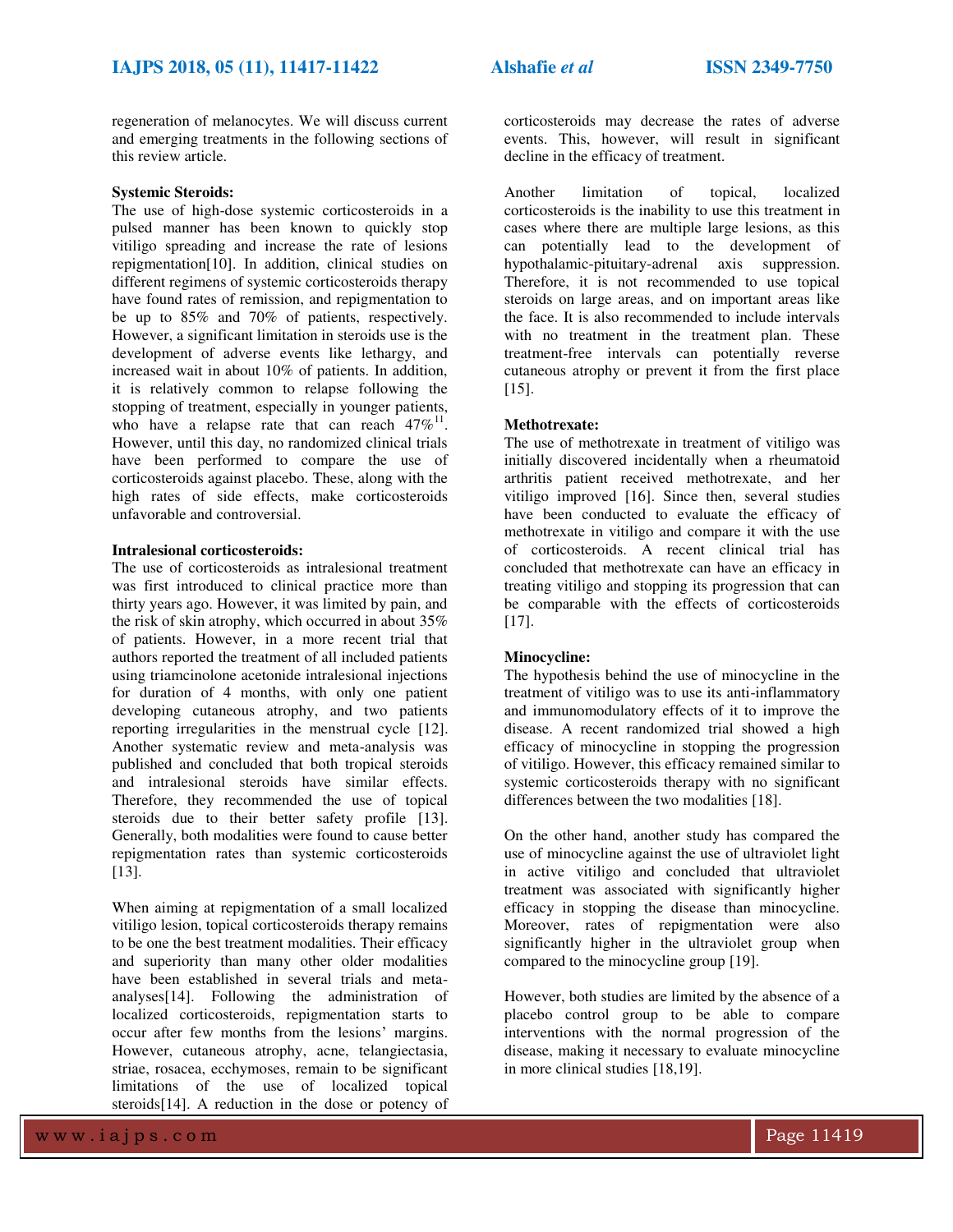# **IAJPS 2018, 05 (11), 11417-11422 Alshafie** *et al* **ISSN 2349-7750**

# **Topical Calcineurin Inhibitors:**

Several trials have assessed the use of pimecrolimus and tacrolimus, which are both calcineurin inhibitors, in the treatment of generalized and localized vitiligo. A recent study has compared the use of tacrolimus versus clobetasol propionate in young vitiligo patients and concluded that tacrolimus can be beneficial in causing repigmentation. However, rates and extent of pigmentation were similar in both topical tacrolimus and clobetasol [20].

Generally, both tacrolimus and clobetasol can be efficiently used to induce repigmentation and were proven to cause improvements when compared with placebo. They have also been proven to cause repigmentation in the face in higher rates than lesions in other regions of the body. When used twice a day, tacrolimus led to even improved results. Pimecrolimus was also found to have similar outcomes when compared to tacrolimus [21].

Calcineurin inhibitors demonstrated best outcomes in areas that is exposed to the sun. In a previous trial, researchers assessed the efficacy of topical tacrolimus, topical pimecrolimus, and ultraviolet light in the induction of repigmentation. They concluded that the three modalities for treatment were associated with similar outcomes regarding repigmentation. However, they found that combining one of the topical treatments with ultraviolet light led to the best outcomes [22].

# **Other Topical Medical Treatments:**

The use of topical vitamin D alone or in combination with ultraviolet light has been proposed for the treatment of vitiligo and the induction of repigmentation. A previous trial ha concluded that the use of calcipotriol monotherapy led to no significant benefits in vitiligo [23].

Results regarding the use of vitamin D are generally conflicting with no conclusive recommendation. The rationale behind the use of vitamin D along with other antioxidants may be scientifically strong. However, clinical data seem not to find significant benefits. This could be explained by the inability to efficiently deliver antioxidants to the skin. Therefore, further research regarding this issue is still needed before conclusions and recommendations are made.

# **Preventing Vitiligo Relapses:**

Following the successful sopping of the disease, and efficient repigmentation of lesions, it remains a challenging issue to prevent the disease from relapsing and causing new lesions. Reports estimate that over 40% of patients will relapse even after

successful repigmentation treatment [24].

Current data from previous clinical trails on vitiligo and its treatment modalities indicate that topical steroids can lead to a decrease in the rates of relapse following treatment, along with Calcineurin inhibitors. However, it is still not clear how long these preventive measurements could continue for following achievement of repigmentation. Moreover, the sufficient dose in this preventive phase is also not exactly clear. Therefore, further studies and trials are still needed to address these issues.

# **Potential Emerging Medical Treatments:**

Apart from the previously-mentioned treatment, several potential treatment modalities and possible therapies have been developing lately in attempts to improve vitiligo treatment protocols, and lead to better outcomes. in the next section of this article, we will discuss briefly these emerging modalities:

# **Topical Prostaglandins:**

Prostaglandins are hypothesized to act by stimulating melanocytes and melanogenesis proliferation. Previous trials have inspected the use of prostaglandins topically in the treatment of vitiligo lesions, and found promising results as prostaglandins achieved good efficacy with a relatively safe profile [25].

However, it is still early to reach any conclusions regarding the use of prostaglandins in vitiligo, and more studies are currently needed to establish and recommendation in this issue.

# **Afamelanotide:**

Afamelanotide is drug that acts by stimulating the a melanocortin-1 receptor. A previous trial was conducted to assess its effects on patients with vitiligo and found promising results that supports its use. They found that combining afamelanotide with ultraviolet light treatment led to significant improvement in outcomes when compared to ultraviolet light alone. However, adverse events of afamelanotide included nausea and fatigue, and led to incompliance of some patients. They also found that afamelanotide was more efficient in patients with darker skin [26].

However, current data are not sufficient to make any recommendations of afamelanotide use. This is mainly due to the limited number of studies on it, and the absence of studies that assess its efficacy alone versus placebo. Future studies, with improved design to prevent bias, are needed in this field.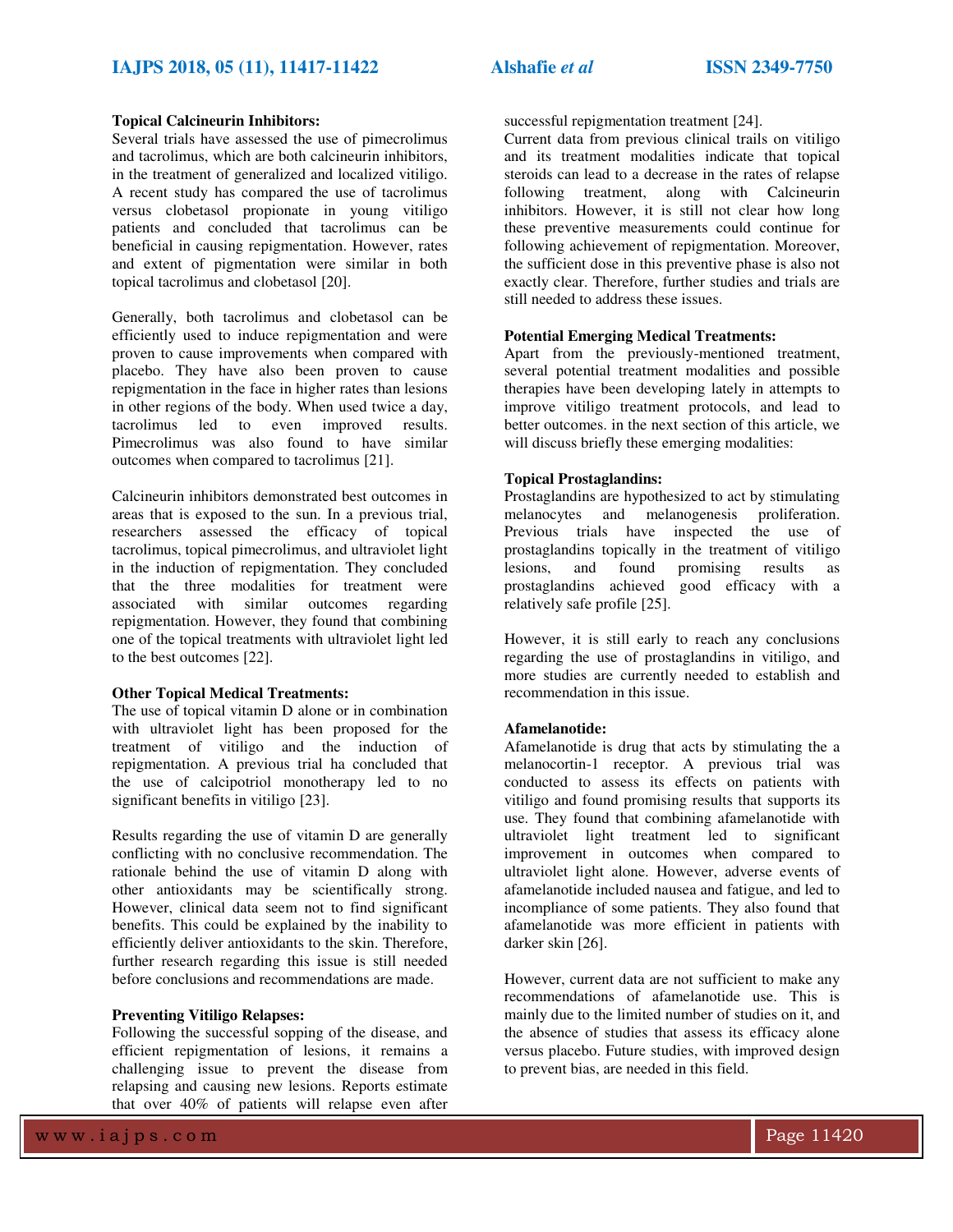# **Janus Kinase Inhibitors:**

Recently, several studies have suggested the involvement of the IFN-g/JAK/CXCL10 pathway in the pathophysiology of vitiligo[3]. This assumption has led to several hypotheses regarding the treatment of vitiligo. Currently, data on using JAK inhibitors are still insufficient with only two case reports published in literature.

One study has reported the use of a tofacitinib, which is a JAK inhibitor in the treatment of vitiligo. This study reported the case of a patient with rheumatoid arthritis who was treated by tofacitinib for her arthritis, and her vitiligo incidentally improved. Moreover, following five months of treatment, she was able to achieve complete repigmentation. The other case reported a man with alopecia areata who was receiving ruxolitinib for his alopecia treatment, and showed improvements in vitiligo after about five months of treatment. However, this patient completely relapsed following the discontinuation of treatment [4].

More studies are needed to study this category of drugs before drawing any conclusions. Currently no clinical trial has been conducted to assess the efficacy of these drugs in vitiligo, but current hypotheses are encouraging and support their use in vitiligo.

# **CONCLUSIONS:**

Vitiligo is a relatively common autoimmune disease that is more prevalent among relatives. It is considered to be the result of several genetic and environmental factors. However, it is exact pathophysiological mechanisms are still not well understood, making it relatively hard to provide definitive specific treatment. Treatment vitiligo consists of three main phases: stop the spread of the disease, recover damaged areas, and prevent relapses. Several treatment modalities have been used to achieve these three phases. However, no current protocol achieves all three phases completely. Systemic corticosteroids and methotrexate have been successfully used in stopping the spread of the disease. Phototherapy, topical steroids, and intralesional steroids have all been use to induce repigmentation in damaged lesions. However, no treatment until now has provided satisfactory declines in relapse rates. Several new treatments are being tested and developed for vitiligo like topical prostaglandins therapy.

# **REFERENCES:**

1. Ezzedine K, Eleftheriadou V, Whitton M, van Geel N. Vitiligo. Lancet. 2015; 386(9988):74– 84.

- 2. Rashighi M, Harris JE. Interfering with the IFNgamma/CXCL10 pathway to develop new targeted treatments for vitiligo. Ann Transl Med. 2015; 3(21):343.
- 3. Rashighi M, Agarwal P, Richmond JM, et al. CXCL10 is critical for the progression and maintenance of depigmentation in a mouse model of vitiligo. Sci Transl Med. 2014; 6:223
- 4. Harris JE, Rashighi M, Nguyen N, et al. Rapid skin repigmentation on oral ruxolitinib in a patient with coexistent vitiligo and alopecia areata (AA). J Am Acad Dermatol. 2016;74:370–1.
- 5. Fukunaga-Kalabis M, Hristova DM, Wang JX, et al. UV-Induced Wnt7a in the Human Skin Microenvironment Specifies the Fate of Neural Crest-Like Cells via Suppression of Notch. J Invest Dermatol. 2015; 135:1521–32.
- 6. Taieb A, Picardo M. Clinical practice. Vitiligo. N Engl J Med. 2009; 360(2):160–169.
- 7. Gill L, Zarbo A, Isedeh P, Jacobsen G, Lim HW, Hamzavi I. Comorbid autoimmune diseases in patients with vitiligo: A cross-sectional study. J Am Acad Dermatol. 2016; 74(2):295–302.
- 8. Shen C, Gao J, Sheng Y, Dou J, Zhou F, Zheng X, et al. Genetic Susceptibility to Vitiligo: GWAS Approaches for Identifying Vitiligo Susceptibility Genes and Loci. Front Genet. 2016; 7:3.
- 9. Wu S, Li WQ, Cho E, Harris JE, Speizer F, Qureshi AA. Use of permanent hair dyes and risk of vitiligo in women. Pigment Cell Melanoma Res. 2015; 28(6):744–746.
- 10. Seiter S, Ugurel S, Tilgen W, et al. Use of highdose methylprednisolone pulse therapy in patients with progressive and stable vitiligo. Int J Dermatol. 2000;39:624–7.
- 11. Kanwar AJ, Mahajan R, Parsad D. Low-dose oral mini-pulse dexamethasone therapy in progressive unstable vitiligo. J Cutan Med Surg. 2013;17:259–68.
- 12. Wang E, Koo J, Levy E. Intralesional corticosteroid injections for vitiligo: a new therapeutic option. J Am Acad Dermatol. 2014;71:391–3.
- 13. Njoo MD, Spuls PI, Bos JD, et al. Nonsurgical repigmentation therapies in vitiligo. Metaanalysis of the literature. Arch Dermatol. 1998;134:1532–40.
- 14. Whitton M, Pinart M, Batchelor JM, et al. Evidence- Based Management of vitiligo: summary of a Cochrane systematic review. Br J Dermatol. 2015; 174(5):962–9.
- 15. Sassi F, Cazzaniga S, Tessari G, et al. Randomized controlled trial comparing the effectiveness of 308-nm excimer laser alone or in